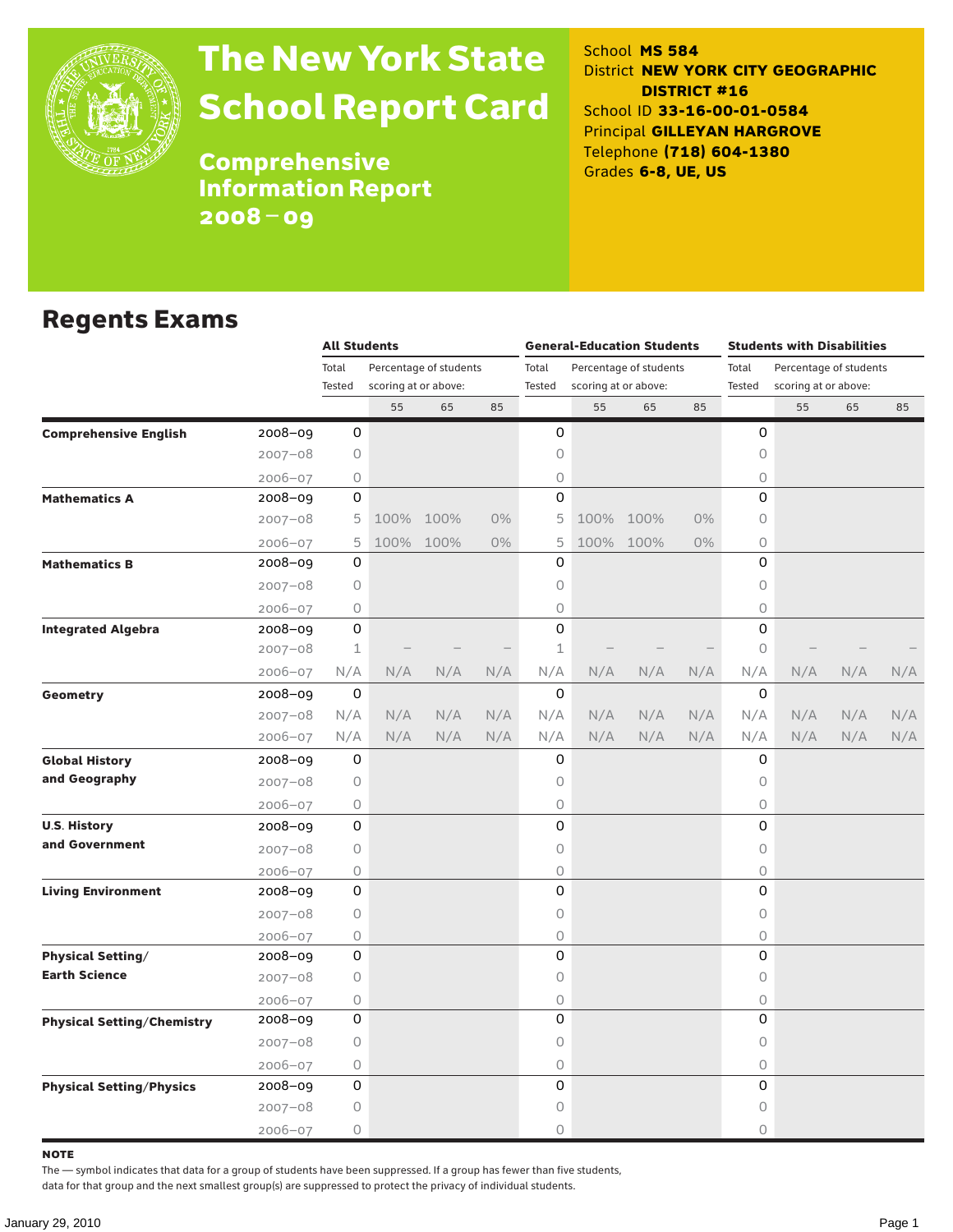School ID **33-16-00-01-0584**

#### New York State English as a Second Language Achievement Test (NYSESLAT)

|                  |             |                | <b>All Students</b> |                                   |                   |                          |                |     | <b>General-Education Students</b> |     |                          |                     | <b>Students with Disabilities</b> |       |
|------------------|-------------|----------------|---------------------|-----------------------------------|-------------------|--------------------------|----------------|-----|-----------------------------------|-----|--------------------------|---------------------|-----------------------------------|-------|
|                  |             | Total          |                     | Percent of students scoring       |                   |                          | Total          |     | Percent of students scoring       |     |                          | Total               | Percent of students scoring       |       |
|                  |             |                |                     | Tested in each performance level: |                   |                          |                |     | Tested in each performance level: |     |                          |                     | Tested in each performance level: |       |
|                  |             |                |                     | Begin. Interm. Adv.               |                   | Prof.                    |                |     | Begin. Interm. Adv.               |     | Prof.                    |                     | Begin. Interm. Adv.               | Prof. |
| <b>Listening</b> | 2008-09     | 0              |                     |                                   |                   |                          | 0              |     |                                   |     |                          | $\mathbf 0$         |                                   |       |
| and Speaking     | $2007 - 08$ | 0              |                     |                                   |                   |                          | 0              |     |                                   |     |                          | $\circ$             |                                   |       |
| $(Grades K-1)$   | $2006 - 07$ | 0              |                     |                                   |                   |                          | $\bigcirc$     |     |                                   |     |                          | $\circlearrowright$ |                                   |       |
| <b>Reading</b>   | 2008-09     | 0              |                     |                                   |                   |                          | 0              |     |                                   |     |                          | 0                   |                                   |       |
| and Writing      | $2007 - 08$ | 0              |                     |                                   |                   |                          | 0              |     |                                   |     |                          | $\circ$             |                                   |       |
| (Grades $K-1$ )  | $2006 - 07$ | 0              |                     |                                   |                   |                          | 0              |     |                                   |     |                          | 0                   |                                   |       |
| <b>Listening</b> | $2008 - 09$ | 0              |                     |                                   |                   |                          | 0              |     |                                   |     |                          | 0                   |                                   |       |
| and Speaking     | $2007 - 08$ | 0              |                     |                                   |                   |                          | 0              |     |                                   |     |                          | $\circlearrowright$ |                                   |       |
| (Grades $2-4$ )  | $2006 - 07$ | 0              |                     |                                   |                   |                          | 0              |     |                                   |     |                          | $\circ$             |                                   |       |
| <b>Reading</b>   | $2008 - 09$ | 0              |                     |                                   |                   |                          | 0              |     |                                   |     |                          | 0                   |                                   |       |
| and Writing      | $2007 - 08$ | $\bigcirc$     |                     |                                   |                   |                          | $\circ$        |     |                                   |     |                          | $\circ$             |                                   |       |
| $(Grades 2-4)$   | $2006 - 07$ | 0              |                     |                                   |                   |                          | 0              |     |                                   |     |                          | $\circ$             |                                   |       |
| Listening        | $2008 - 09$ | 4              |                     |                                   |                   | $\overline{\phantom{0}}$ | 3              |     |                                   |     | $\overline{\phantom{0}}$ | $\mathbf{1}$        |                                   |       |
| and Speaking     | $2007 - 08$ | 2              |                     |                                   |                   | $-$                      | 2              |     |                                   |     |                          | 0                   |                                   |       |
| $(Grades 5-6)$   | $2006 - 07$ | $\overline{2}$ |                     |                                   |                   | $\overline{\phantom{0}}$ | $\overline{2}$ |     |                                   |     |                          | $\circlearrowright$ |                                   |       |
| <b>Reading</b>   | 2008-09     | $\overline{4}$ |                     |                                   |                   | $\overline{\phantom{0}}$ | 3              |     |                                   |     | $\overline{\phantom{0}}$ | $\mathbf 1$         |                                   |       |
| and Writing      | $2007 - 08$ | $\overline{2}$ |                     |                                   |                   | $\overline{\phantom{0}}$ | $\overline{2}$ |     |                                   |     |                          | $\circ$             |                                   |       |
| $(Grades 5-6)$   | $2006 - 07$ | 2              |                     |                                   |                   | $\qquad \qquad -$        | $\overline{2}$ |     |                                   |     |                          | 0                   |                                   |       |
| <b>Listening</b> | $2008 - 09$ | 5              | 20%                 | 0%                                | 60%               | 20%                      | 5              | 20% | 0%                                | 60% | 20%                      | 0                   |                                   |       |
| and Speaking     | $2007 - 08$ | 5              | 20%                 | 20%                               | 60%               | $0\%$                    | 4              |     |                                   |     |                          | 1                   |                                   |       |
| (Grades $7-8$ )  | $2006 - 07$ | 1              |                     |                                   | $\qquad \qquad -$ |                          | $\mathbf 1$    |     |                                   |     |                          | 0                   |                                   |       |
| <b>Reading</b>   | $2008 - 09$ | 5              | 20%                 | 60%                               | 0%                | 20%                      | 5              | 20% | 60%                               | 0%  | 20%                      | 0                   |                                   |       |
| and Writing      | $2007 - 08$ | 5              | 40%                 | 20%                               | 40%               | $0\%$                    | 4              |     |                                   |     |                          | $\mathbf 1$         |                                   |       |
| $(Grades 7-8)$   | $2006 - 07$ | 1              |                     |                                   |                   | $\overline{\phantom{0}}$ | $\mathbf 1$    |     |                                   |     |                          | $\circlearrowright$ |                                   |       |
| Listening        | 2008-09     | 0              |                     |                                   |                   |                          | 0              |     |                                   |     |                          | 0                   |                                   |       |
| and Speaking     | $2007 - 08$ | 0              |                     |                                   |                   |                          | 0              |     |                                   |     |                          | $\circ$             |                                   |       |
| $(Grades g-12)$  | 2006-07     | 0              |                     |                                   |                   |                          | $\bigcirc$     |     |                                   |     |                          | $\circlearrowright$ |                                   |       |
| <b>Reading</b>   | $2008 - 09$ | 0              |                     |                                   |                   |                          | 0              |     |                                   |     |                          | 0                   |                                   |       |
| and Writing      | $2007 - 08$ | 0              |                     |                                   |                   |                          | 0              |     |                                   |     |                          | $\circ$             |                                   |       |
| $(Grades g-12)$  | $2006 - 07$ | 0              |                     |                                   |                   |                          | 0              |     |                                   |     |                          | 0                   |                                   |       |

#### **NOTE**

The — symbol indicates that data for a group of students have been suppressed. If a group has fewer than five students,

data for that group and the next smallest group(s) are suppressed to protect the privacy of individual students.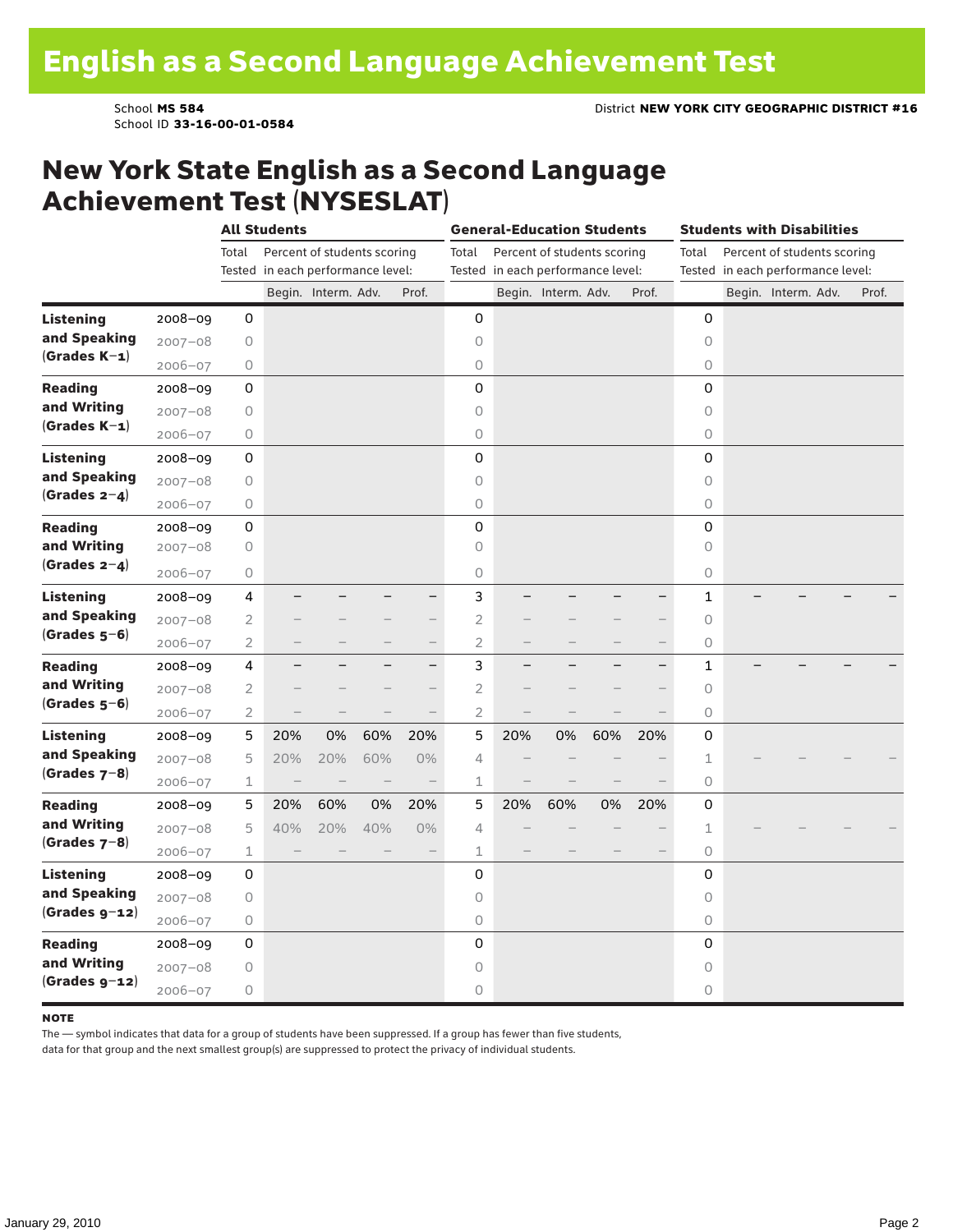School ID **33-16-00-01-0584**

## Elementary/Middle-Level Social Studies 2008–09

|                            | <b>All Students</b> |     |                                                    |    | <b>General-Education Students</b> |                                                    |     |     |    | <b>Students with Disabilities</b> |   |                                                             |     |    |                |  |  |
|----------------------------|---------------------|-----|----------------------------------------------------|----|-----------------------------------|----------------------------------------------------|-----|-----|----|-----------------------------------|---|-------------------------------------------------------------|-----|----|----------------|--|--|
|                            | Total               |     | Percentage of students<br>Tested scoring at level: |    | Total                             | Percentage of students<br>Tested scoring at level: |     |     |    |                                   |   | Percentage of students<br>Total<br>Tested scoring at level: |     |    |                |  |  |
|                            |                     |     |                                                    | 3  | 4                                 |                                                    |     |     |    | 4                                 |   |                                                             |     |    | $\overline{4}$ |  |  |
| <b>Elementary</b><br>Level |                     |     |                                                    |    |                                   |                                                    |     |     |    |                                   | 0 |                                                             |     |    |                |  |  |
| <b>Middle Level</b>        | 82                  | 35% | 59%                                                | 6% | 0%                                | 74                                                 | 31% | 62% | 7% | 0%                                | 8 | 75%                                                         | 25% | 0% | 0%             |  |  |

#### 2005 Total Cohort Performance on Regents Exams After Four Years

|                                        | <b>All Students</b><br>Cohort<br>Enrollm<br>Percentage of<br>students scoring:<br>65-84 85-100<br>$55 - 64$<br>0<br>0 |  |  |  |  | <b>General-Education Students</b> |                                    |  |              |  |                                                        | <b>Students with Disabilities</b> |  |                    |  |  |  |
|----------------------------------------|-----------------------------------------------------------------------------------------------------------------------|--|--|--|--|-----------------------------------|------------------------------------|--|--------------|--|--------------------------------------------------------|-----------------------------------|--|--------------------|--|--|--|
|                                        |                                                                                                                       |  |  |  |  | Cohoi<br>o.<br>屲                  | Percentage of<br>students scoring: |  |              |  | Cohort<br>Percentage of<br>S<br>멷<br>students scoring: |                                   |  |                    |  |  |  |
|                                        |                                                                                                                       |  |  |  |  |                                   | $55 - 64$                          |  | 65-84 85-100 |  |                                                        |                                   |  | 55-64 65-84 85-100 |  |  |  |
| <b>Global History</b><br>and Geography |                                                                                                                       |  |  |  |  | 0                                 |                                    |  |              |  | 0                                                      |                                   |  |                    |  |  |  |
| <b>U.S. History</b><br>and Government  |                                                                                                                       |  |  |  |  | 0                                 |                                    |  |              |  | 0                                                      |                                   |  |                    |  |  |  |
| <b>Science</b>                         | 0                                                                                                                     |  |  |  |  | 0                                 |                                    |  |              |  | 0                                                      |                                   |  |                    |  |  |  |

## New York State Alternate Assessments (NYSAA) 2008–09

|                         |       | <b>All Students</b> |                            |   |   |  |  |  |  |
|-------------------------|-------|---------------------|----------------------------|---|---|--|--|--|--|
|                         | Total | Tested at Level:    | Number of students scoring |   |   |  |  |  |  |
|                         |       | 1                   | $\mathcal{P}$              | 3 | 4 |  |  |  |  |
| <b>Elementary Level</b> |       |                     |                            |   |   |  |  |  |  |
| Social Studies          | 0     |                     |                            |   |   |  |  |  |  |
| <b>Middle Level</b>     |       |                     |                            |   |   |  |  |  |  |
| Social Studies          | 0     |                     |                            |   |   |  |  |  |  |
| <b>Secondary Level</b>  |       |                     |                            |   |   |  |  |  |  |
| English Language Arts   | O     |                     |                            |   |   |  |  |  |  |
| <b>Mathematics</b>      | Ω     |                     |                            |   |   |  |  |  |  |
| <b>Social Studies</b>   | O     |                     |                            |   |   |  |  |  |  |
| Science                 | Ω     |                     |                            |   |   |  |  |  |  |

The New York State Alternate Assessment (NYSAA) is for students with severe cognitive disabilities. Results for students taking the NYSAA in English language arts, mathematics, and science at the elementary and middle levels are available in the *Accountability and Overview Report* part of *The New York State Report Card*.

The — symbol indicates that data for a group of students have been suppressed. If a group has fewer than five students, data for that group and the next smallest group(s) are suppressed to protect the privacy of individual students.

**NOTE**